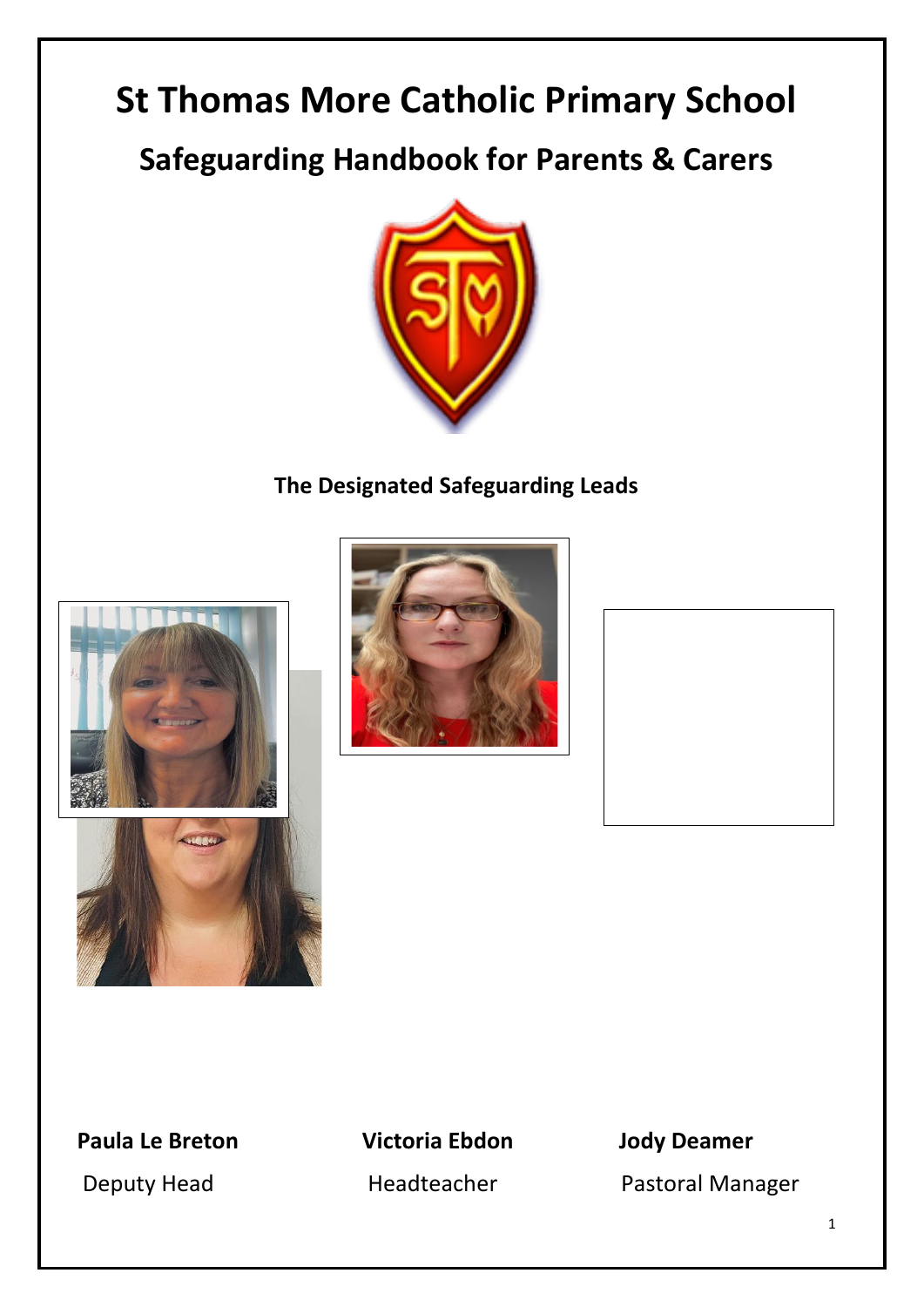# **Christine Flood**

Safeguarding Governor

# **How do we keep children safe at St Thomas More Catholic Primary School?**

As part of their responsibility, all staff are required to complete **annual** Safeguarding Training, Online Safety Training along with Prevent Awareness in line with policies. Training may be delivered by the Safeguarding Leads, face to face or by giving



access to specific online training courses aimed at staff working within education. Staff take part in trauma, mental health and well-being training therefore providing children with an emotionally available adult at all times. The Headteacher is a Trauma Informed Practitioner.

The Designated Safeguarding Leads attend Level 3 training **annually**. Different providers of Level 3 training is sought to ensure a broad awareness is obtained and for quality assurance. The Governing Body also complete Safeguarding and Prevent Training. Staff training, monthly in-house safeguarding bulletins, staff meetings, regular communication with staff and drop-in sessions, question clinics and opportunities for scenarios provide the necessary skills and knowledge needed to protect our children from abuse in line with Keeping Children Safe in Education. **All parents and staff** have access to the National Online Safety resource, which has a wealth of webinars and fact sheets to support understanding. Click on the link which will take you to the 'Login' button and create an account by typing in the name of the school. [Certified School Membership \(nationalonlinesafety.com\)](https://info.nationalonlinesafety.com/certified-school-membership-new-academic-enquiry-ppc?utm_term=online%20safety&utm_campaign=NOS+-+Online+Safety+PPC&utm_source=adwords&utm_medium=ppc&hsa_acc=1751242191&hsa_cam=14671965033&hsa_grp=127542835659&hsa_ad=546510075992&hsa_src=g&hsa_tgt=aud-543431917089:kwd-90322995&hsa_kw=online%20safety&hsa_mt=p&hsa_net=adwords&hsa_ver=3&gclid=EAIaIQobChMIrqSGwZii9AIVh6jVCh1a6AosEAAYASAAEgKK0fD_BwE)

Our school site is kept safe and secure and children practice termly what to do in the event of an evacuation or a lockdown. The school has approximately 15 members of staff trained in First Aid including Paediatric First Aid.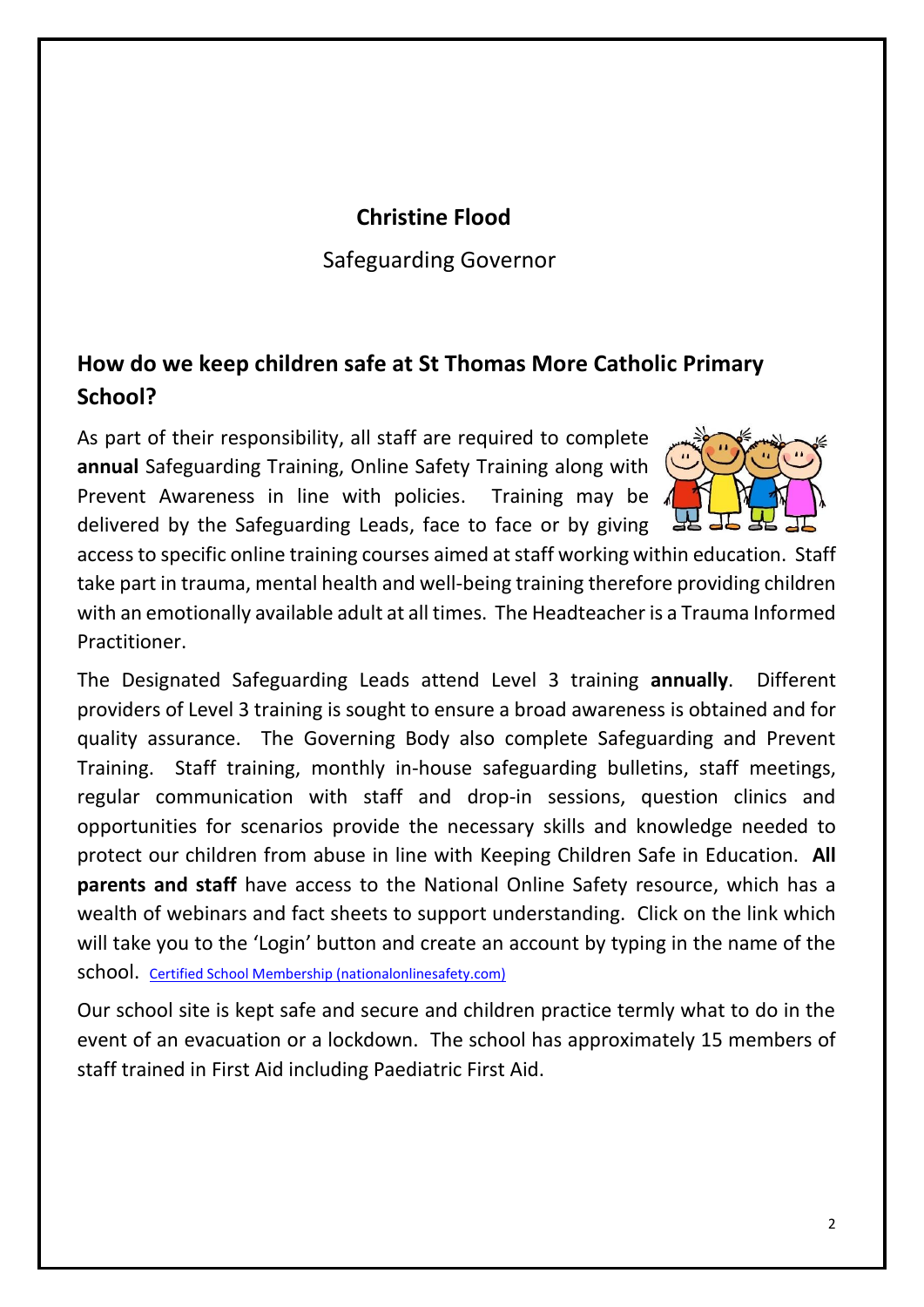





#### **How do our children know how to stay safe?**

Safeguarding and teaching children how to keep safe is embedded within our curriculum. For example, children learn how to stay safe on the roads, in water, in the event of a fire or a lockdown, seatbelt safety, anti-bullying, road safety, online safety, personal safety, peer on peer abuse, teaching of restorative justice and much more.

Children are taught to speak to a trusted adult if they are worried, use Childline or the NSPCC website. Staff will ensure that posters such as Childline are displayed within their classroom along with reminders of speaking to adults within school.

Children will also have available to them in the classroom a guide telling them how we keep them safe in school. This is shared with the children and they choose where they would like it displayed for future reference. *(See the safeguarding section for children on our website)*. To check children's understanding of how to stay safe, Children's Focus Group activities take place with a selection of children from each year group.



In addition, British Values is taught throughout the school alongside and within Personal, Social & Health Educational lessons, Religious Educational lessons, Health & Relationship Educational lessons and through NSPCC resources, workshops and assemblies (including the learning of the 'PANTS' rule) to name a few!

> [Talk PANTS & Join Pantosaurus -](https://www.nspcc.org.uk/keeping-children-safe/support-for-parents/pants-underwear-rule/) The [Underwear Rule | NSPCC](https://www.nspcc.org.uk/keeping-children-safe/support-for-parents/pants-underwear-rule/)



# **What safeguarding related documents must be read by members of staff?**



As part of the induction process, staff and governors **must** read and adhere to the latest Keeping Children Safe in Education document and school policies such; Safeguarding & Child Protection, Whistleblowing, Behaviour, Relationships & Anti-Bullying, Online Safety, Code of Conduct and Peer on Peer Abuse as explained during their induction. All

policies are available on the shared server for staff.

At the start of each academic year, staff **must** also sign to confirm that they have read relevant safeguarding documents. Governors confirm that they have also read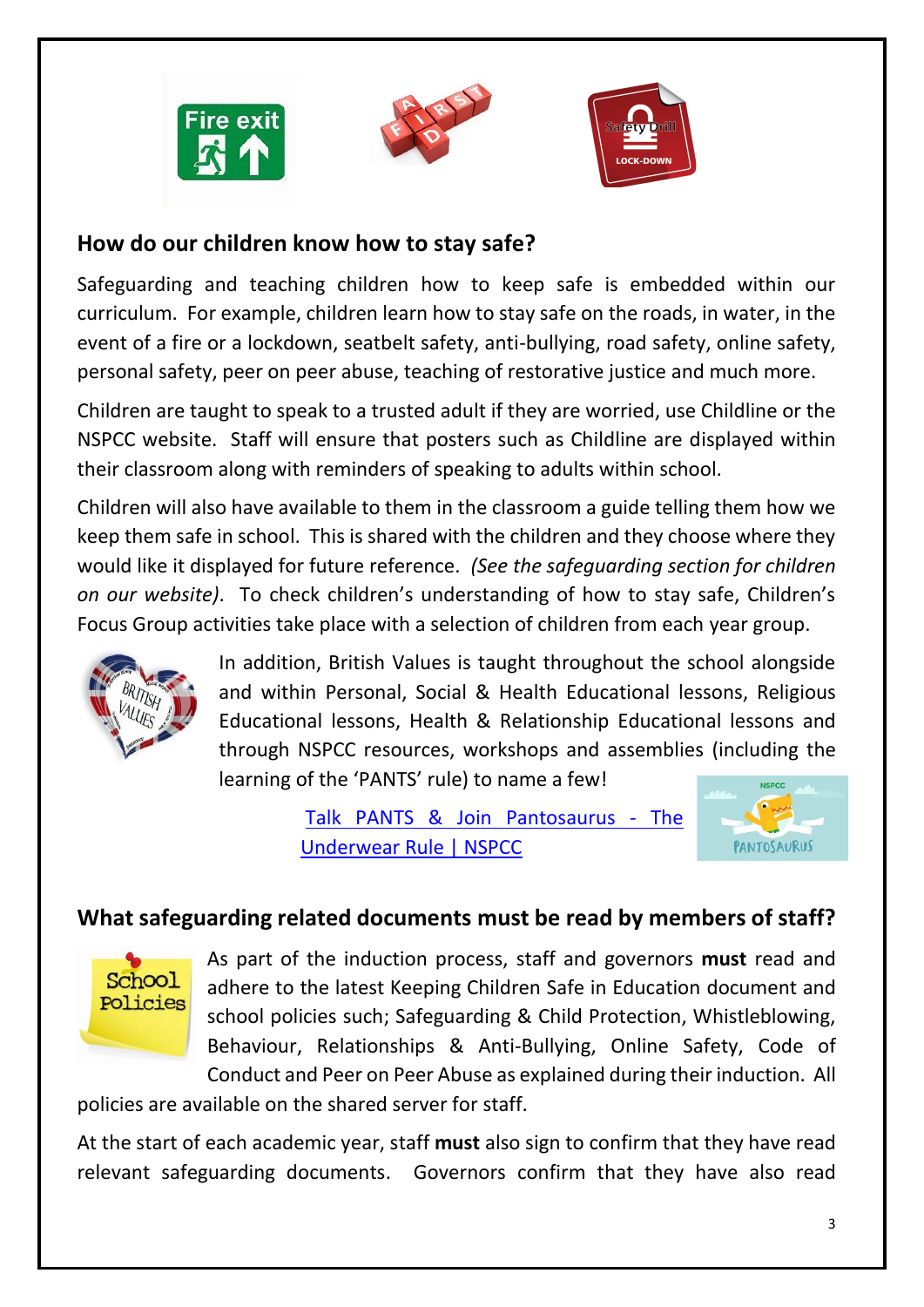relevant documents at Governing Body meetings. Parents can also access key policies via our school website. [St Thomas More Primary School \(st-thomasmore.medway.sch.uk\)](https://st-thomasmore.medway.sch.uk/key-information/policies-documents/)

# **How do we keep safeguarding at the forefront of education?**



Each month, all staff and the safeguarding governor receive a '*St Thomas More Safeguarding Monthly Bulletin'* via email with information to help raise awareness of safeguarding aspects such as how to spot signs of abuse, scenarios, local information or statistics, in-house quizzes linked to policies and procedures and a reminder of what to do if they are worried about a child.

The Safeguarding Leads also disseminate information through professional dialogue, in-house training, termly drop-in sessions, staff meetings for Teachers, Learning Support assistants and Midday Meal Supervisors, termly reports to the school governors and through email communication.

The Safeguarding Leads attend regular briefings and courses throughout the year and complete an annual audit. The audit is submitted to the local authority, which also helps to inform the school's development plan. Safeguarding leads draw upon the expertise of external associations such as 'Safeguarding in Education' with Andrew Hall and 'Online Safety' with Alan McKenzie to remain up to date with the latest information. The school have also signed up to the 'National Online Safety' platform which provides lesson plans, resources, webinars and training for a wide range of topics including Health & Safety. Please see our parent safeguarding section on our website for more information about what to do if you are worried about a child or go to:

[Concerned about a child: actions and referrals | Concerned about a child | Medway](https://www.medway.gov.uk/info/200170/children_and_families/600/worried_about_a_child/1)  **[Council](https://www.medway.gov.uk/info/200170/children_and_families/600/worried_about_a_child/1)** 

# **What is child abuse?**

Child abuse is when a child is intentionally harmed by an adult or another child  $-$  it can be over a period of time but can also be a one-off action. It can be physical, sexual or emotional and it can happen in person or online. It can also be a lack of love, care and attention – this is neglect. For further information, please go to the NSPCC website:

[What is Child Abuse & How to Keep Your Child Protected | NSPCC](https://www.nspcc.org.uk/what-is-child-abuse/)

**What early help does the school provide?**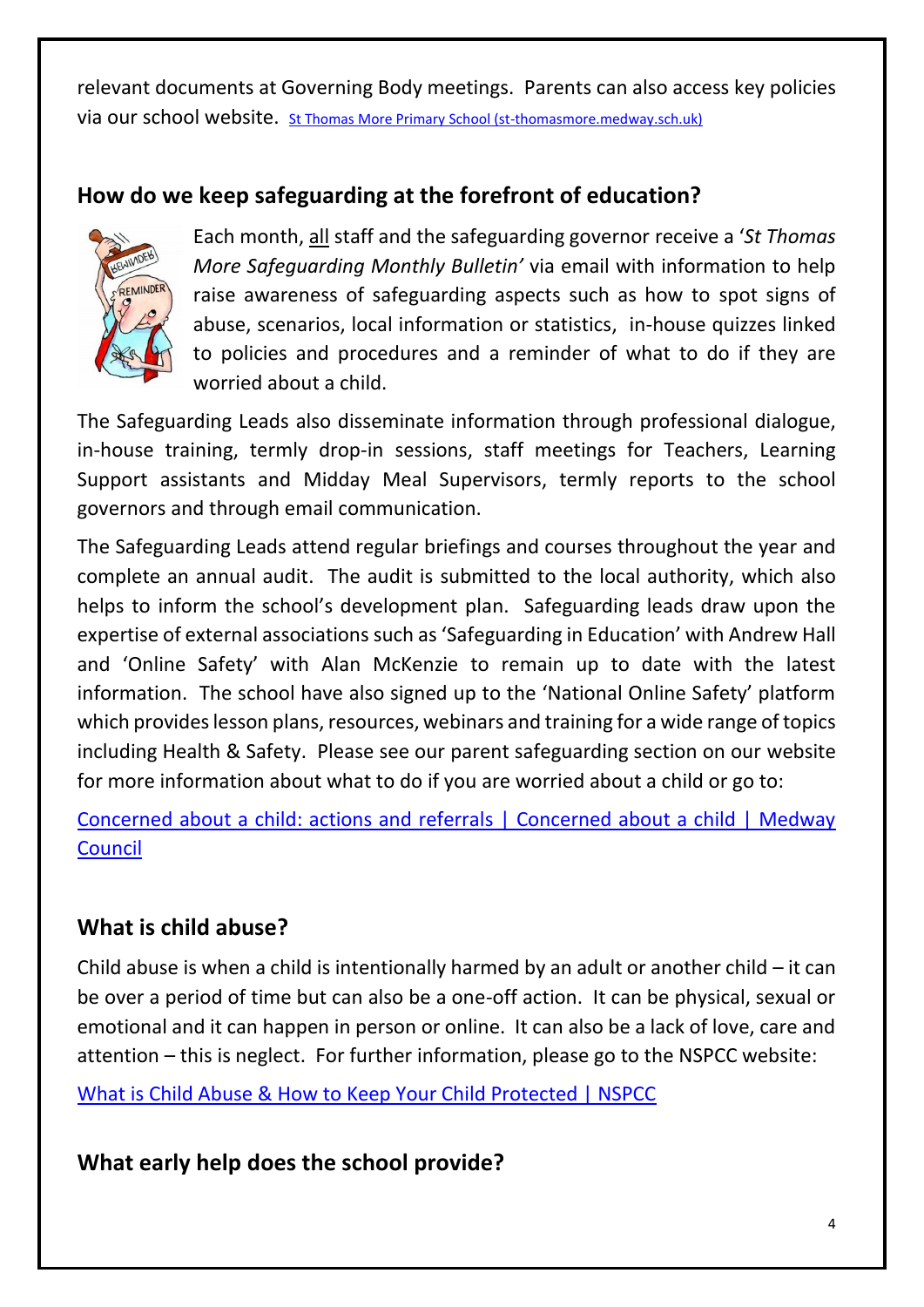All children have access to an emotionally trained adult, our Safeguarding Leads, our Pastoral Manager, our Special Educational Needs Coordinator and a Trauma Informed Practitioner within school. In addition, the school has received a Nurture accreditation and staff take part in Nourish the Workplace surveys. Our school ethos and behaviour rules ensure that all staff follow a consistent approach when dealing with behaviours and children follow our restorative justice practice.

Externally, the school has access to a School Nurse, Educational Psychologist, Speech & Language therapist, Dog Therapist for Counselling, Special Time Therapist, Early Help Coordinators through Family Solutions, Young Carers, Bereavement and other universal services. Our Pastoral Manager has a wealth of knowledge to share with families who may require support and can direct them to a range of external services. Please click on the following link for family help and support in Medway.

#### [Family help and support | Family help and support | Medway Council](https://www.medway.gov.uk/info/200307/local_offer/823/family_help_and_support)

Within the classroom, children may have access to a worry box, calming corners, mindfulness activities, yoga, growth mind set activities, nurture groups, circle time, 'now' and 'next' boards, visual timetables, outdoor play and learning opportunities, the 5 point scale feelings chart, Childline posters, BOXALL profiling to assess emotional and mental health needs, National Online Safety resources, Purple Mash Computing programme activities and more.

# **What is Medway Children's Service?**

Children's services will support children, young people and families in Medway to feel safe and secure. Any decisions taken will be in their best interests and made through collaboration with them and their families.

Children and families will be able to access the right services at the right time to meet their needs: from robust early help services through to intensive and purposeful interventions to support children in need of protection and their families. Their aim is to build strong relationships through working with children and families.

# **What happens if my family is referred to Children's Services?**

Should a child make a disclosure that is a safeguarding concern, the Safeguarding Lead may contact the parent to inform them of the school's next step. The school will always follow policies and procedures in line with government 'Keeping Children Safe in Education' document and make a referral either via an online portal or via the telephone to First Response. The school will always act upon advice given to them by Children's Services. The school may be directed to speak with a child and their siblings.

Following a referral, Children's Services may instruct the school to keep the child/ren at school before sending home. This is to allow social workers time to visit and meet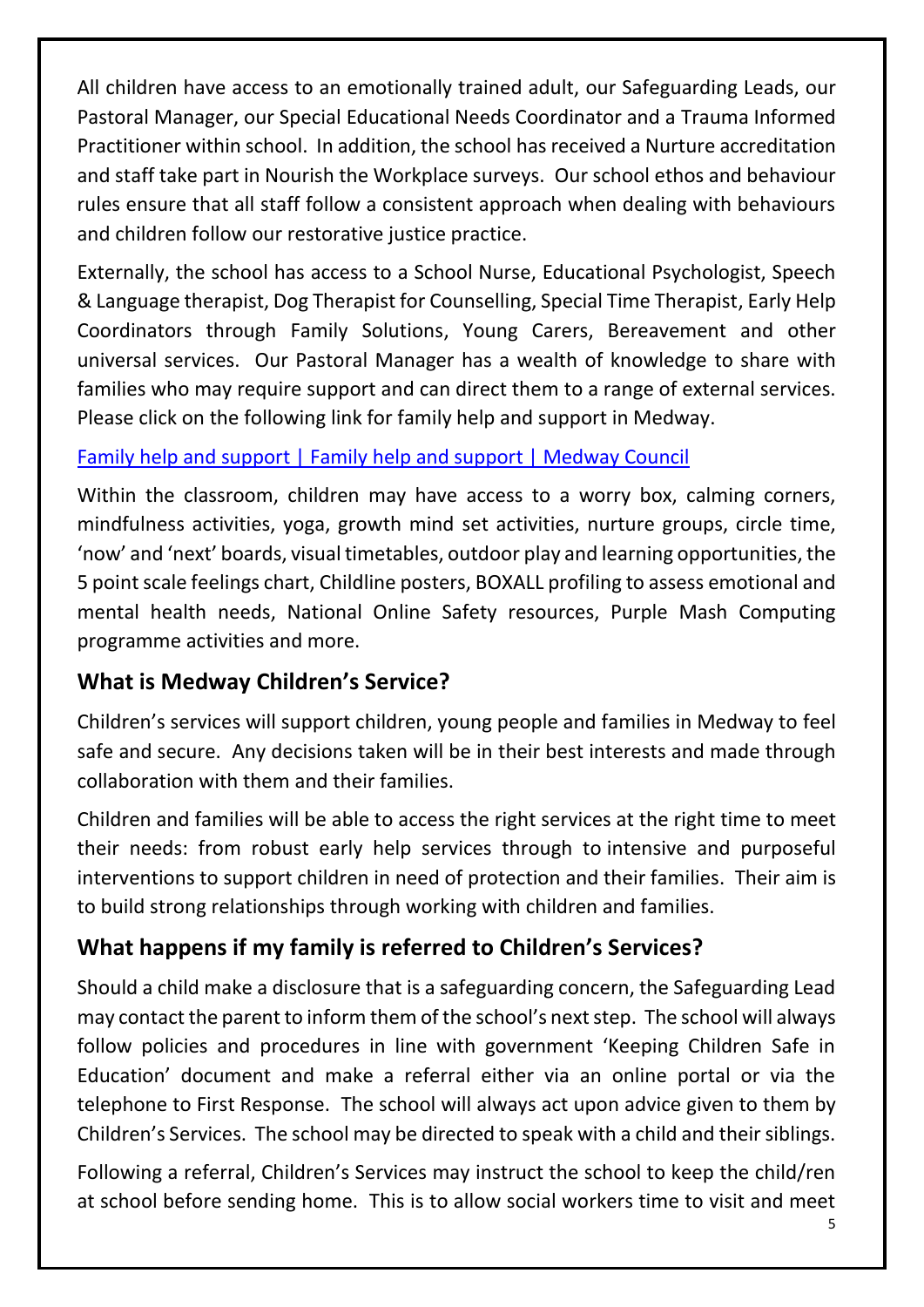with the children. Whilst this may be distressing for parents, the school will ensure that children have a member of the safeguarding team with them at all times. It is not unusual for parents to become upset if they are told that their child has made a disclosure to a member of staff. The school however is not able to discuss the disclosure with the parent but must follow policies and procedures at all times. Children's Services will meet with the parents to discuss the referral after their meeting and often carry out a family assessment to provide further support to families.

# **How do staff support the Safeguarding Leads with children on Child Protection or Child in Need plans?**

Children on Child Protection or Child in Need plans are supported by a team of professionals. These include; social workers, health care, educational psychologists, police, class teachers and support assistants. Core group or Child in Need meetings allow families and professionals to meet regularly. Class teachers will continue to monitor children closely to ensure they make progress academically, socially and

emotionally. The safeguarding team will also track attendance and lateness. Provision maps with interventions recorded will be monitored, to ensure that these children make progress in line with age related expectations and that appropriate support is in place.



Prior to any formal meeting, the Safeguarding Lead will liaise with the class teacher and pupil voice will be sought.

# **What do staff do if they are worried about the behaviours of a member of staff?**



Staff must always follow policies and procedures and know how to report any concerns that they may have about a member of staff. The LADO (Local Authority Designated Officer), works closely with children's services and gives advice and guidance to employers, organisations and

other individuals who have concerns about the behaviour of an adult who works with children and young people.

#### **How do we make sure visitors and contractors are safe to be on site?**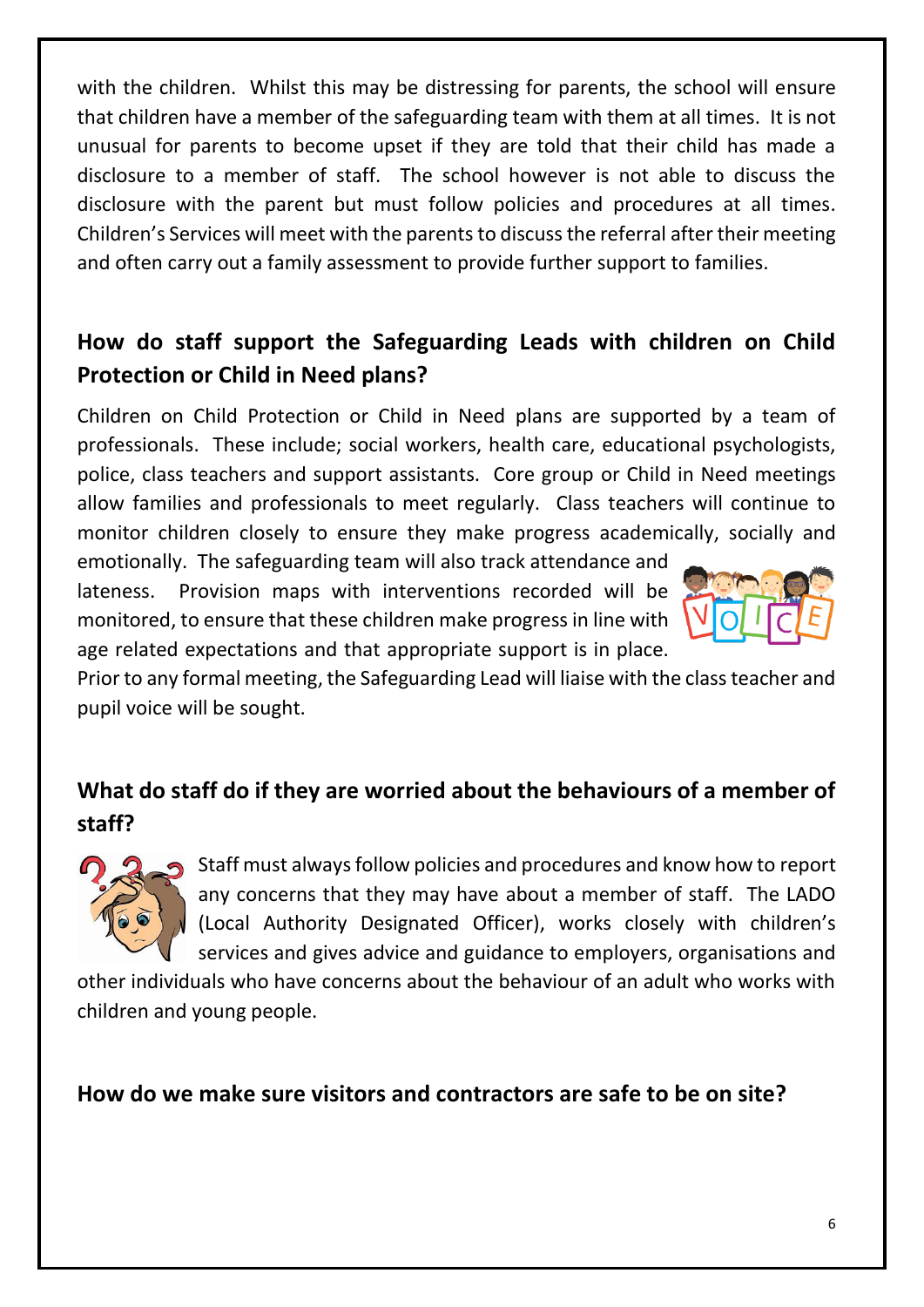All visitors or contractors entering the school site sign in to the school's electronic system with photo identification. All companies, such as contractors, have to provide evidence to the school that they have had necessary safety checks and that safer recruitment procedures have been followed. The school works closely with professionals in charge of Teacher Training Student's and Work Experience Students. Parent volunteers have the necessary DBS checks.



Visitors are signed into the system and must read, and agree to follow the safeguarding procedures when they sign in electronically. Each identification card given will also include the name of the Designated Safeguarding Lead and be told what to do if they are worried about a child or a disclosure has been made to them. The school has a coloured lanyard system in place:

**Red Lanyards** worn by all staff employed by the school **Blue Lanyards** worn by visitors who may be left unattended on site e.g. social workers, therapists, contractors working after the school day ends or during holidays on site **Green Lanyards** worn by visitors who will be supervised **Purple Lanyards** worn by school governors

#### **How do we ensure Safer Recruitment takes place?**



At least two members of the Senior Leadership Team, who are also Designated Safeguarding Leads, take part in the selection and interview process for recruitment and are Safer Recruitment trained. Perspective employees will have two satisfactory references and Enhanced DBS checks are carried

out. The School Business Manager completes a checklist and a risk assessment to ensure all procedures and relevant information is completed prior to employment. Section 128 checks are completed. A Section 128 direction prohibits or restricts a person from taking part in the management of a school (this includes governors).

The school maintains a Single Central Record which records all safety checks to ensure the school remains compliant. This is monitored by the Headteacher and Safeguarding Governor.

**How do we ensure that the site remains secure to keep our children safe?**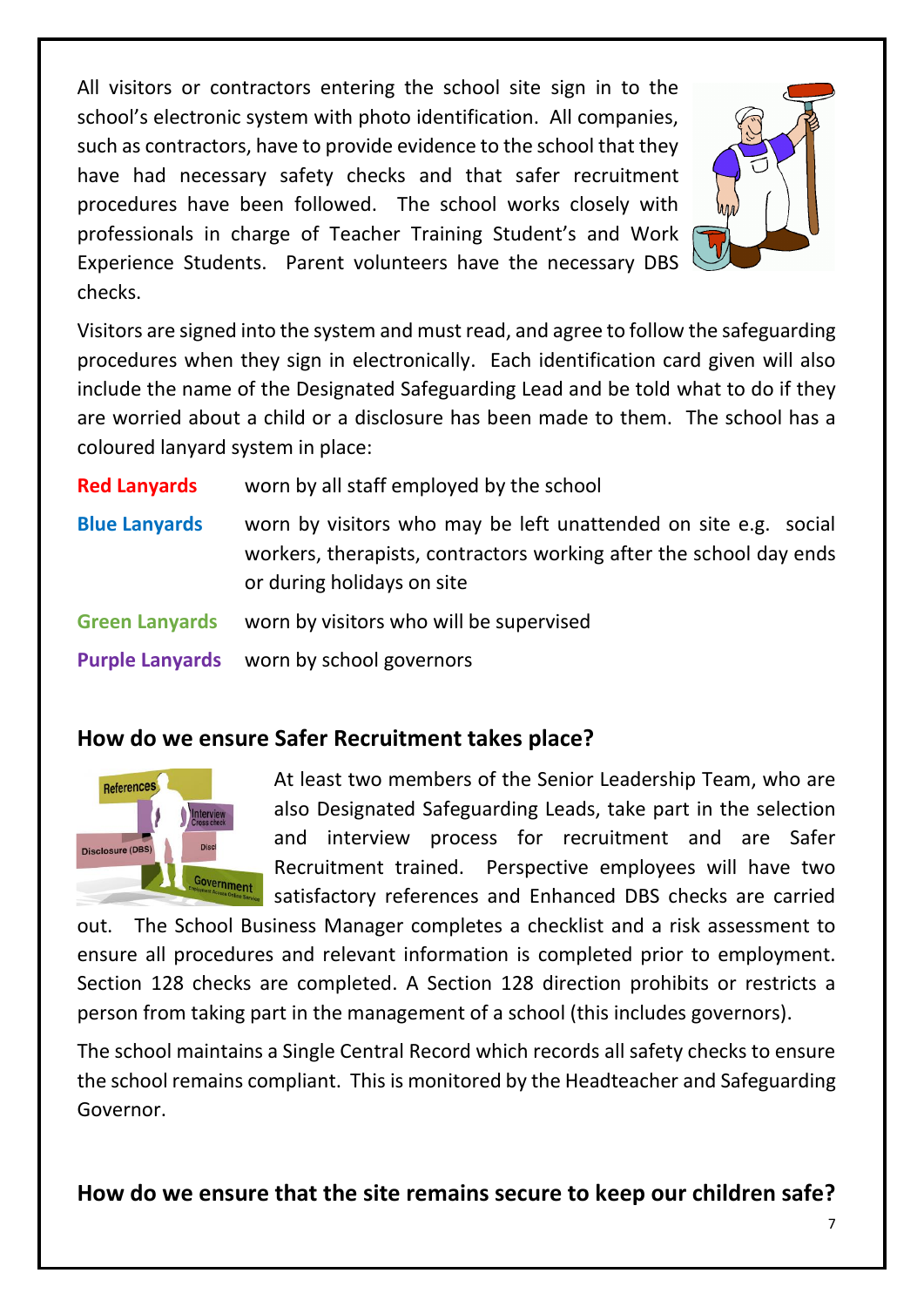The site has a secure entrance for visitors coming into the reception area. Parents and visitors have access via a single pedestrian gate and access through the driveway gates if in a car and pre-arranged or requested by using the 'buzzer' system directly to the office.



School gates will open and shut at specific times in order to minimise risk to children and staff. A perimeter fence is installed

around the premises with an inside perimeter fence as an additional measure to prevent intruders accessing the playgrounds and buildings. Gates are locked with either a key coded box installation system or padlock.

Foundation Stage will be taken to their classrooms upon entry to the school grounds. Parents will take their child to the main playground gates first thing in the morning where they will be met by members of staff if in Year 1 and above.

When entering the school grounds, parents will follow a one way system for dropping children off/collecting at the playground gates where at least one member of staff will always be visible. Children will not be left unsupervised on site at any time. Staff will be identified by wearing a photo identification card on a red lanyard.

Health and Safety checks are carried out in line with legislation along with relevant risk assessments. The Governing Body hold termly Premises Committee Meetings and site walks are carried to ensure the site remains safe and secure. All school staff have a responsibility to keep the school a safe, hazard free place and follow Health & Safety policies and procedures. The school is audited by the local authority.

# **How can parents find out about safeguarding in school?**

All parents have access to a dedicated section on the school's website as well as our weekly newsletter. Parent views are sought through questionnaires to help develop practice. Parents have direct email access to the School Office, Pastoral Manager and Special Educational Needs Coordinator or can contact the school via telephone. They can also speak to the class teacher. All parents have access to the National Online Safety subscription.